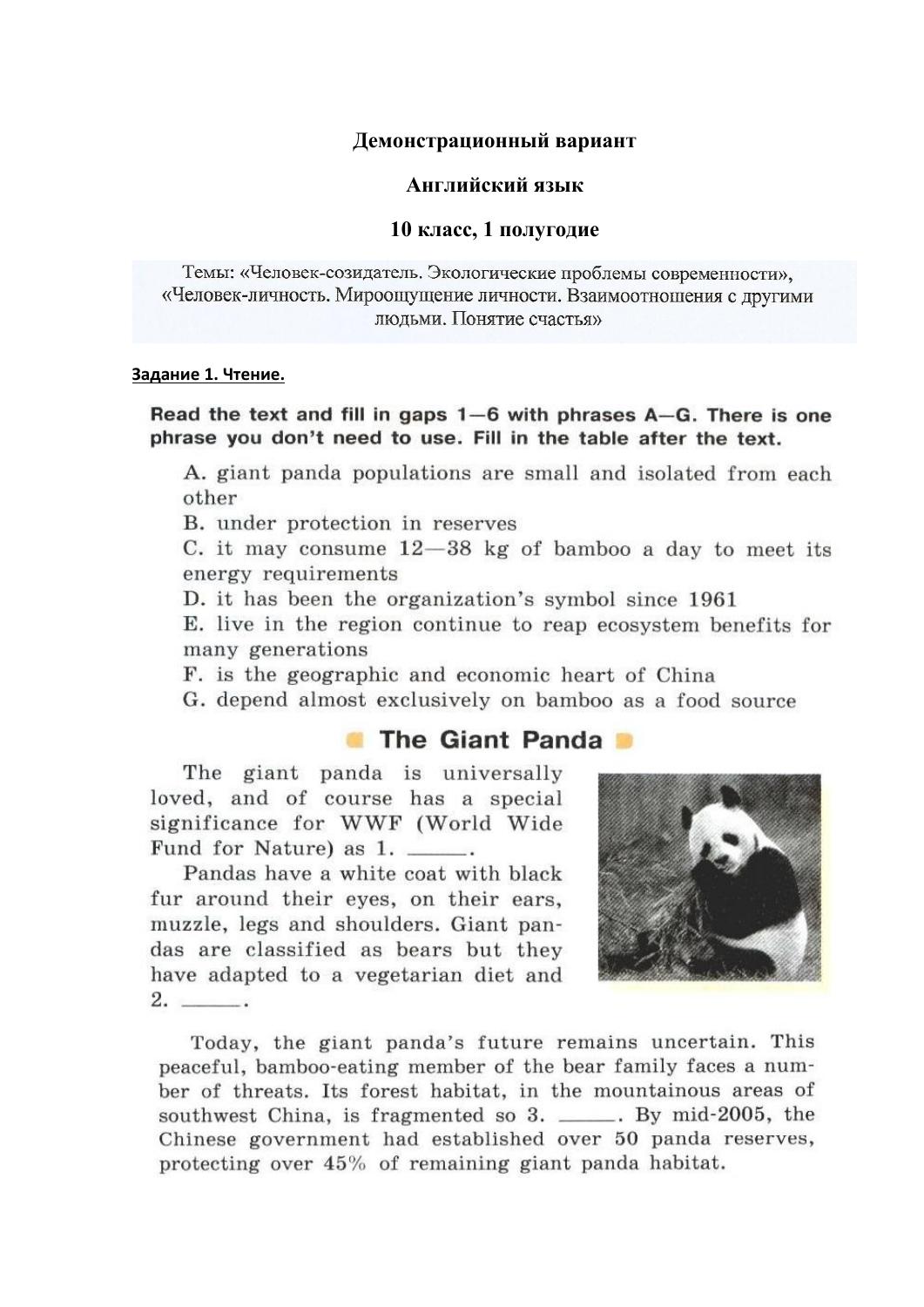However, habitat destruction continues to pose a threat to many pandas living outside these areas. Today, only around 61% of the population, or about 980 pandas, are 4.

Panda habitat is found at the top of the Yangtze Basin which 5. \_\_\_\_\_\_. Its diverse habitats contain many rare, endangered animal and plant species, the best known being the giant panda.

The survival of the panda and the protection of its habitat will ensure that people who 6. \_\_\_\_\_.

#### Задание 2. Лексика и грамматика.

## Complete the sentences with the right word from the brackets.

1. Don't treat me (like/as) a child. 2. Do not (distress/hesitate) to call me. 3. The tone of your letter greatly *(disturbs/distress*es) me. 4. He sighed and *(scratched/rubbed)* his hands with pleasure, like a man newly restored to liberty, 5, (Rub/Spin) the ball and it will change direction when it hits the ground, 6, Go back to the drawing *(stand/board)* and start planning this piece of work again. 7. People have been *(scratching/rubbing)* their names on this rock for years. 8. How are you *(curing/treating)* your patient for rheumatism? 9. I'm sorry to (disturb/distress) you so late, but my car's broken down and I was wondering if I could use your phone. 10. You shouldn't (consider/treat) that as a laughing matter.

## Express the same in English.

# $small - *sec*nt - *ar*oma - *re*ek$

А. 1. сильный запах; 2. приятный запах; 3. неприятный, сильный запах табака; 4. сильный аромат, благоухание; 5. запах гари: 6. тонкий запах цветов: 7. аромат кофе; 8. сильный неприятный запах; 9. обоняние; 10. неприятный запах виски

## $strange - queen - odd$

В. 1. нечетные числа; 2. странные люди; 3. чудак; 4. необычная юбка; 5. неважно выглядеть; 6. эксцентричные манеры; 7. подозрительный шум; 8. чувствовать себя не совсем хорошо; 9. месяц, в котором 31 день; 10. эксцентричный человек; 11. странный голос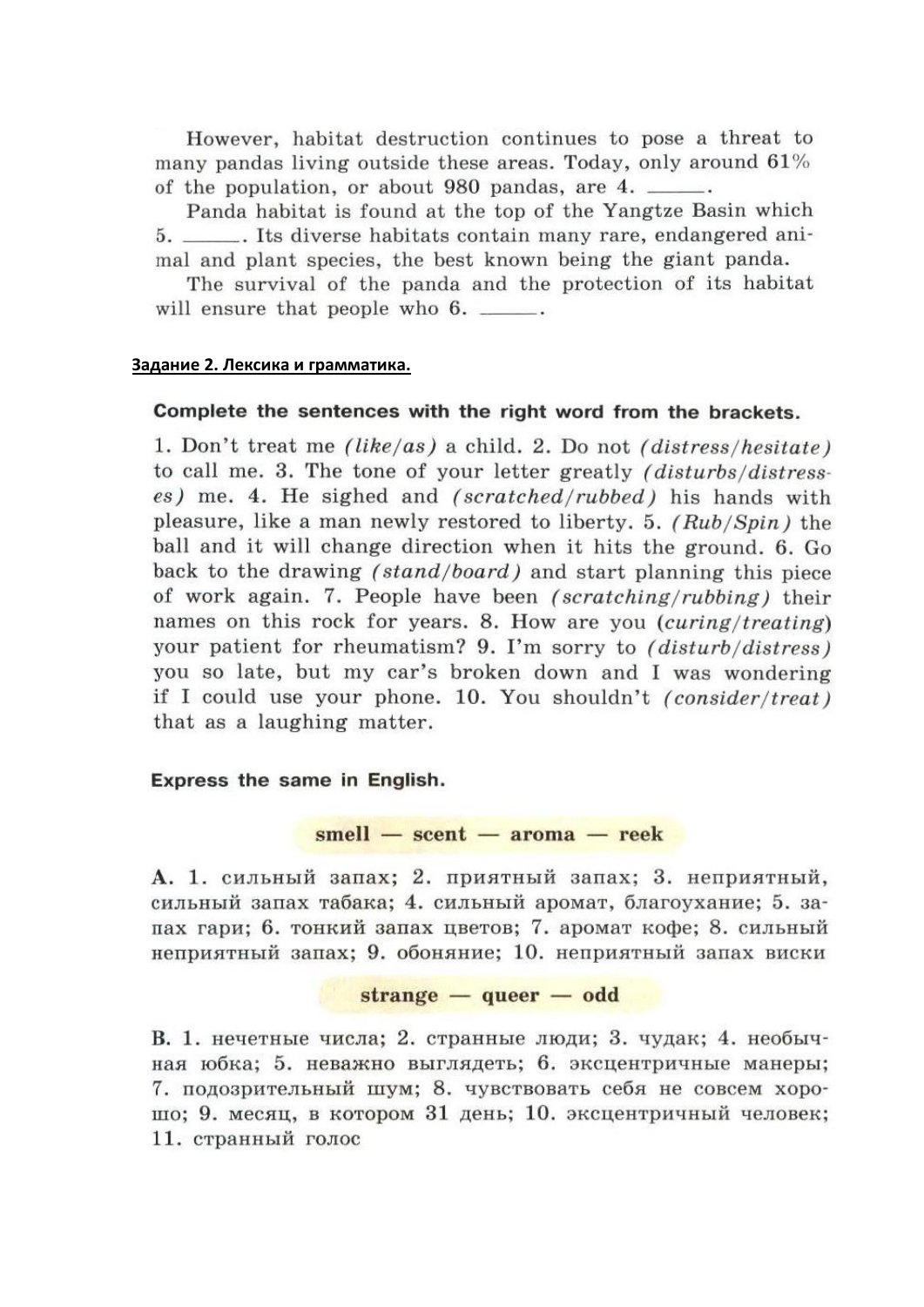# Rewrite the sentences using the verb to rub.

1. OK, I made a mistake, - you don't have to remind me of it. 2. My flatmate and I live in a satisfactory way together. 3. I used a towel to dry the dog after his bath. 4. The letter is written in pencil, so you can remove it if you need to. 5. My cousins and I quarrel over trifles at times despite that we have a friendly relationship. 6. I would not like to remember that embarrassing situation, so will you be so kind as not to refer to it anymore? 7. Can this eraser remove these ink marks? 8. John woke up at 6 am, had a cold shower, dried himself with a towel and thought that he would make a difference in the world today.

# Use the right forms of the verbs to complete the sentences.

1. Now Madonna currently (appear) in a musical on Broadway. 2. This time next year the garden (look) beautiful. 3. This is the first time she *(vote)* against the new law, 4. I *(think)* of going down to London next weekend. What about you? 5. After Ivan *(finish)* reading about climate changes, he decided to take part in the eco-project. 6. You (eat) chocolate, haven't you? There is some on your shirt. 7. We (own) the car for 6 months before we discovered it was stolen. 8.  $-$  (See) you the doctor again next week?  $-$  No, I (feel) much better now. 9. He doesn't plan to go on working anymore and *(consider)* taking retirement right now. 10. Tom was sure that the medical tests *(show)* that he was healthy.